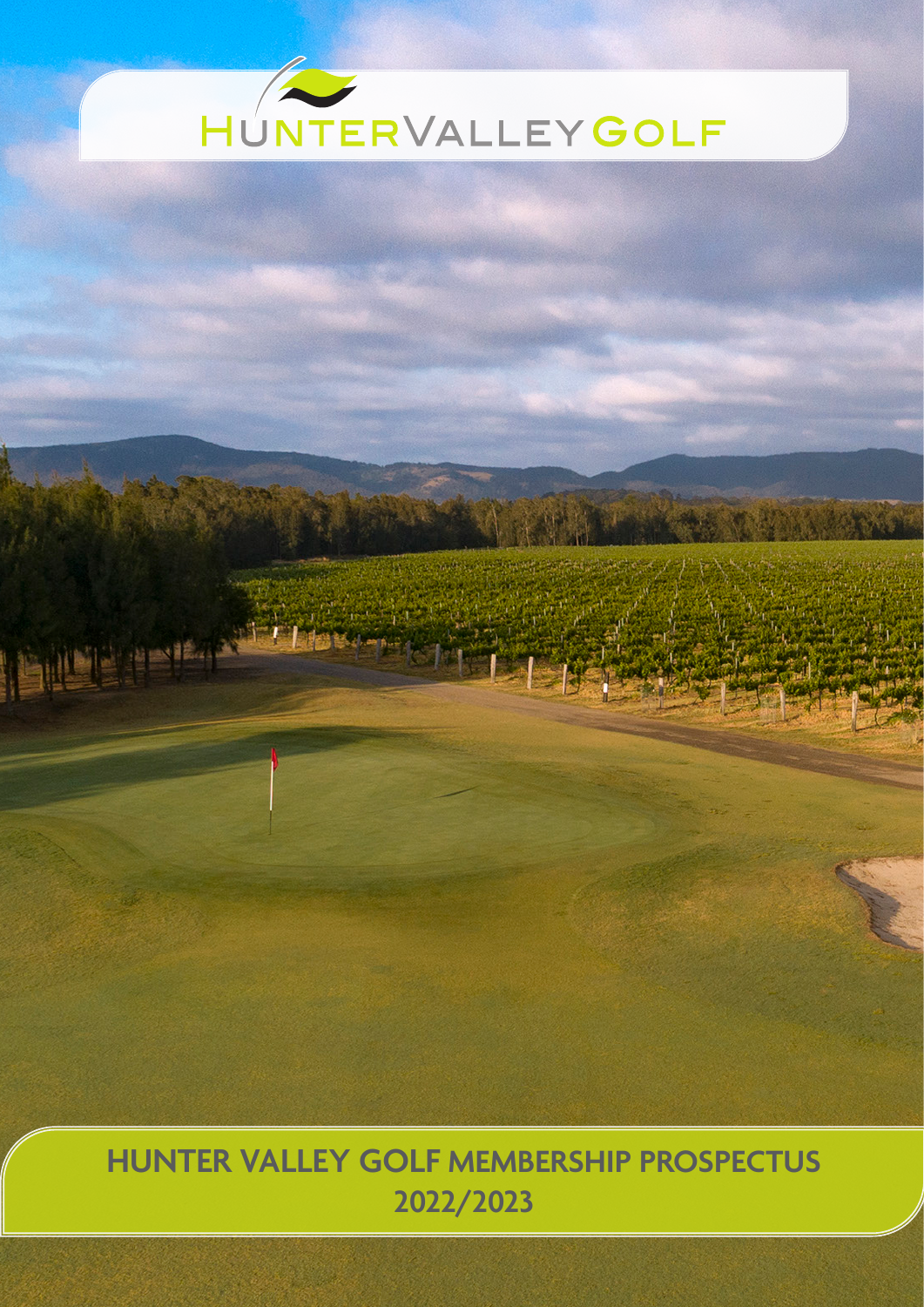

# **\$5 social fees**

It's just \$5 (social fees) to walk our course as a member. Make sure you still book in with us (only available after 1pm on Tuesday and Saturday).

# **Feeling competitive?**

We run 18 and 9 hole handicapped competitions every day. In the modern world when you have little spare time, you can compete when you want.

If you like to participate in the club feel, the standard 18 hole medley competition days are Tuesday and Saturday. **18 hole competition fees as a member are \$20 midweek, and \$25 on the weekend.** 

**9 hole competition fees as a member are \$15 every day.** 

A Golf Australia handicap is included.

#### **Driving while driving?**

Members discount cart hire fees, available every day of the year:

**\$20 for 9 holes \$30 for 18 holes**

Invite your friends and colleagues to join you - they will also receive a discount when they join you for a game:

**\$45 per person midweek inc shared cart (\$65 RRP) \$55 per person weekend inc shared cart (\$75 RRP)**

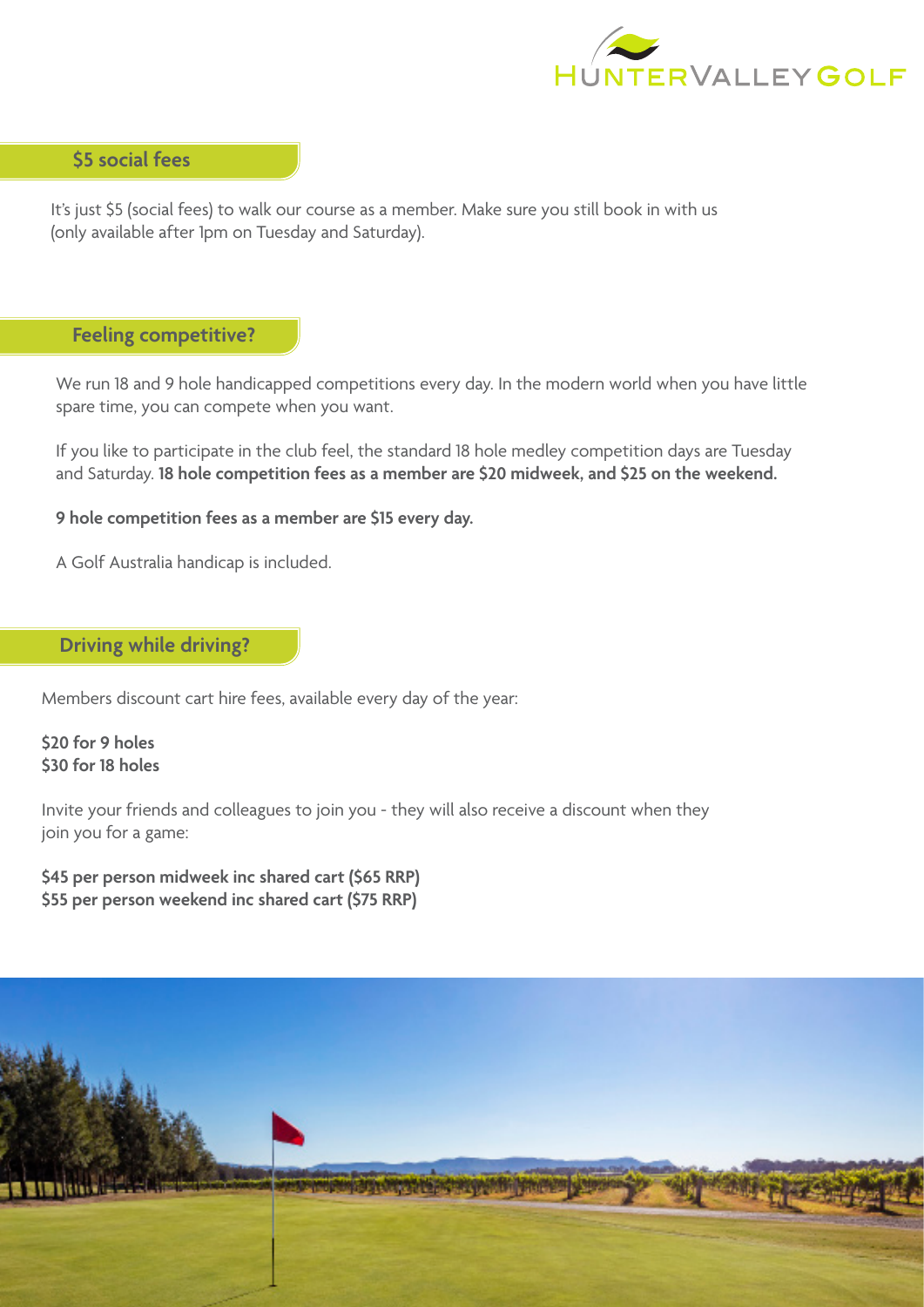

### **The Nineteenth Hole**

Locker room access and shower facilities are available on a daily basis.

We offer a 10% discount in the Lovedale Bar + Grill to make sure your post game recovery is better than par. With a variety of food options and a direct link to Sydney Brewery Hunter Valley, the Lovedale Bar + Grill is a great place to relax.

## **Fee Structure**

|                                | Joining Fee | <b>Annual Fee</b> |
|--------------------------------|-------------|-------------------|
| Full Golf Membership           | \$0         | \$625             |
| Full Golf Membership + Leisure | \$0         | \$925             |
| Junior Golf (Under 18)         | \$0         | \$199             |

# **Membership Inclusions**

- Complimentary use of Chipping and Putting Greens
- Access to our locals card program with a range of benefits and discounts
- 10% off all food and beverage in the myriad of bars and restaurants
- Additional 10% off Crowne Plaza Hunter Valley's 'Best Flexible' accommodation rate (Free upgrades subject to availability)
- Eligibility to Enter Members Competitions
- Golflink Handicap
- \* Offers and discounts are not to be combined